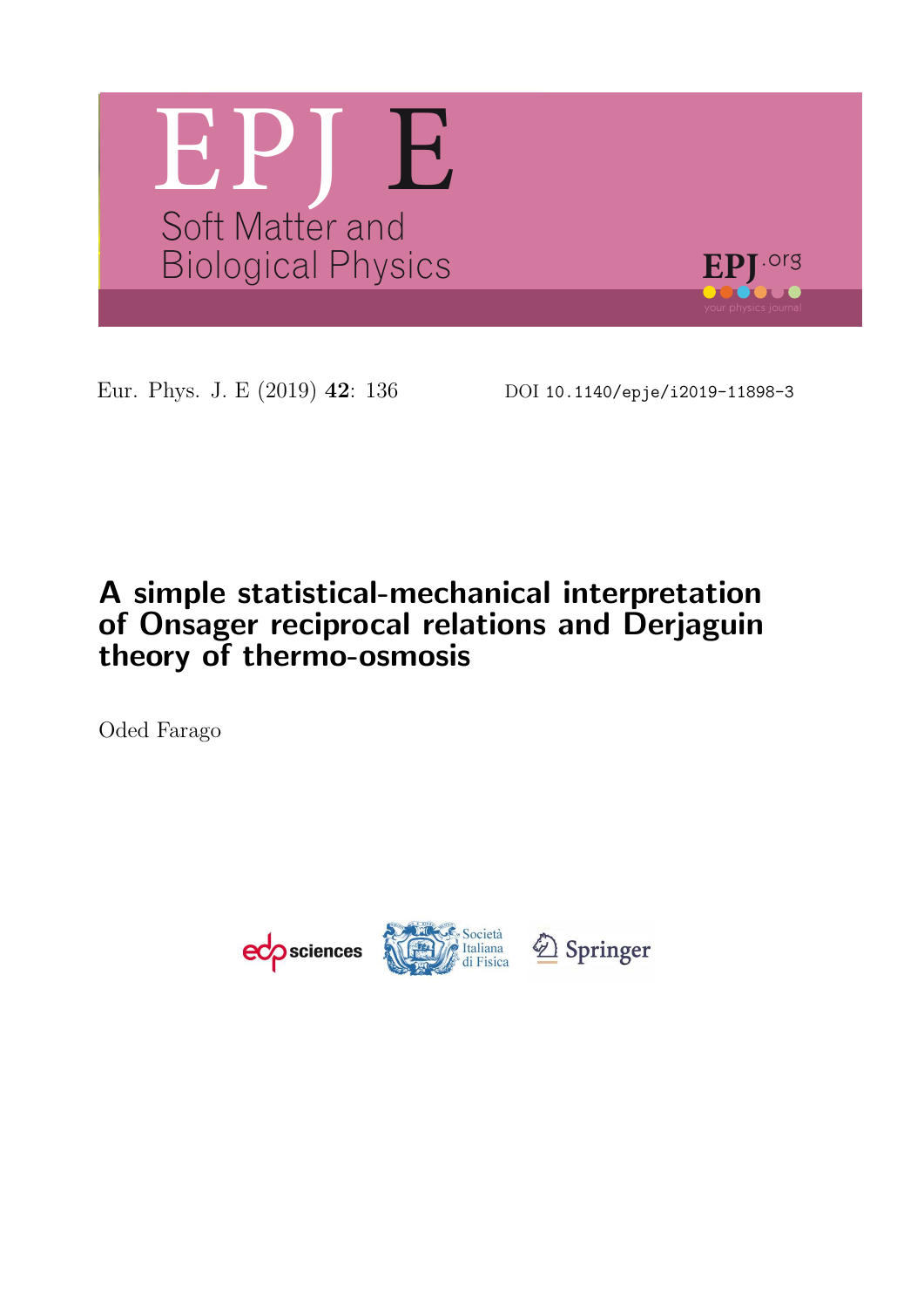Regular Article

# A simple statistical-mechanical interpretation of Onsager reciprocal relations and Derjaguin theory of thermo-osmosis

Oded Farago<sup>1,2,a</sup>

<sup>1</sup> Department of Chemistry, University of Cambridge, Lensfield Road, Cambridge CB2 1EW, UK

<sup>2</sup> Department of Biomedical Engineering, Ben-Gurion University of the Negev, Be'er Sheva 85105, Israel

Received 12 July 2019 and Received in final form 14 September 2019 Published online: 25 October 2019 -c EDP Sciences / Societ`a Italiana di Fisica / Springer-Verlag GmbH Germany, part of Springer Nature, 2019

Abstract. The application of a temperature gradient along a fluid-solid interface generates stresses in the fluid causing "thermo-osmotic" flow. Much of the understanding of this phenomenon is based on Derjaguin's work relating thermo-osmotic flows to the mechano-caloric effect, namely, the interfacial heat flow induced by a pressure gradient. This is done by using Onsager's reciprocity relationship for the equivalence of the thermo-osmotic and mechano-caloric cross-term transport coefficients. Both Derjaguin theory and Onsager framework for out-of-equilibrium systems are formulated in macroscopic thermodynamics terms and lack a clear interpretation at the molecular level. Here, we use statistical-mechanical tools to derive expressions for the transport cross-coefficients and, thereby, to directly demonstrate their equality. This is done for two basic models: i) an incopressible continuum solvent containing non-interacting solute particles, and ii) a single-component fluid without thermal expansivity. The derivation of the mechano-caloric coefficient appears to be remarkably simple, and provides a simple interpretation for the connection between interfacial heat and particle fluxes. We use this interpretation to consider yet another example, which is an electrolyte interacting with a uniformly charged surface in the strong screening (Debye-Hückel) regime.

## 1 Introduction

Osmotic flows occur when complex fluids are subject of various thermodynamic gradients [1]. Examples include electro-osmosis (flow induced by an gradient of an electric potential) [2], diffusio-osmosis (solute concentration gradient) [3], and thermo-osmosis (temperature gradient) [4]. Osmotic flows are interfacial phenomena arising from stresses induced by the thermodynamics gradients in a microscopic boundary region, where the properties of the fluid are influenced by the interactions with the surface [5]. Osmotic effects are used to manipulate flows in in microfluidic configurations [6], and in water treatment and desalination processes [7]. Osmosis is also one of the fundamental transport mechanisms in biological cells [8].

Here, we focus on the process of thermo-osmosis which was first observed in 1907 by Lippmann who measured the flow of water across a gelatin membrane separating two reservoirs maintained at different temperatures [9]. Contemporary theoretical understanding of this phenomenon is largely based on Derjaguin's work (see Chapt. 11 in ref. [5]) who used Onsager's linear non-equilibrium thermodynamics (LNET) [10, 11] to relate the thermo-osmotic

slip to the fluid-surface interaction enthalpy (excess enthalpy). Explicitly, Onsager's phenomenological theory expresses the heat and material fluxes of a complex fluid as linear combinations of the applied temperature and pressure gradients. From general considerations (to be reviewed below), the cross-terms of the transport matrix, namely the thermo-osmotic coefficient describing surfaceinduced flow under a temperature gradient  $\nabla T$  and the mechano-caloric coefficient describing heat flux due to a pressure gradient  $\nabla P$ , must be equal to each other.

Application of the theory requires some dynamical model for the relevant variables. In [5], Derjaguin considered a simple liquid and calculated the slip velocity from the interfacial thermo-osmotic flow using the Navier-Stokes (NS) hydrodynamic equation. A simple analytical expression for the slip velocity can be obtained by assuming no-slip boundary conditions at the surface, and by ignoring the variations in the viscosity of the fluid due to the interactions with the surface. Further assuming that the boundary layer is much smaller than the size of the "flow chamber", then a linear approximation can be used for the flow field, leading to Derjaguin's formula for the slip velocity [5]

$$
v_s = -\left[\frac{1}{\eta} \int_0^\infty z \Delta h(z) \mathrm{d}z\right] \frac{\nabla T}{T},\tag{1}
$$

a e-mail: ofarago@bgu.ac.il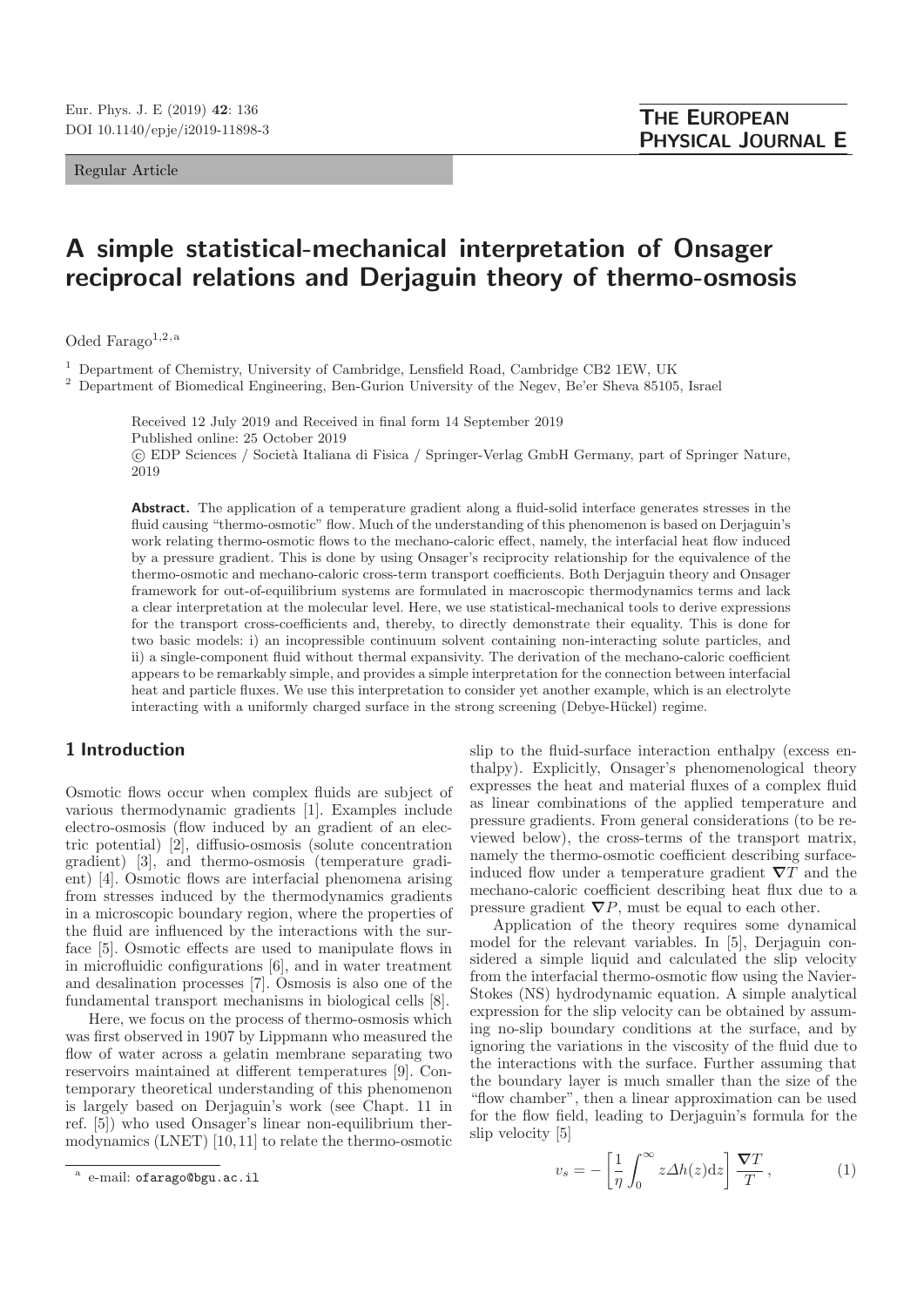where  $z$  is the perpendicular distance from the surface,  $\Delta h(z)$  is the excess enthalpy density, and  $\eta$  is the fluid viscosity. Equation (1) has been recently used to measure the thermo-osmotic slip experimentally [12] and in computer simulations [13].

Onsager's reciprocity principle is derived based on the general assumption of microscopic reversibility and does not involve hydrodynamic considerations [14]. The theory is not limited to thermo-osmosis but applies to a large class of transport phenomena, and it does not address examples of specific molecular systems. Here we present a complementary statistical-mechanical approach and consider thermo-osmosis in two fundamental models: i) solvent-solute mixtures, and ii) a single-component fluid. In each model we derive expressions that explicitly relate the thermo-osmotic and mechano-caloric coefficients to equilibrium properties of the model systems. As expected, the derived expressions are identical to each other, which provides a direct demonstration of Onsager's principle. In the former example of a solvent-solute mixture, the solvent is treated as an incompressible stuctureless fluid, which facilitates the calculation of the interfacial stress [15]. It is, however, clear that the excess enthalpy originates from the solute-surface rather than the solvent-surface interactions. Therefore, in the calculation of the transport cross-coefficients, the solute flux must be considered, which is not captured by the NS hydrodynamic equation but rather by a Smoluchowski diffusion equation.

Related to the above last point, we wish to emphasize that the focus on this paper is on the equality of Onsager's transport cross-coefficients, which is the basis for Derjaguin's theory of thermo-osmosis. Accordingly, the paper is organized as follows: in sect. 2 we provide a simple derivation of this fundamental result, which is based on general thermodynamic considerations. Then we use statistical-mechanical tools to derive explicitly expressions for the transport cross-coefficients, thereby demonstrating their equality, in two basic models —the solventsolute mixtures (sect. 3), and a single-component fluid (sect. 4). We summarize the main results in sect. 5, where we briefly discuss another example of an electrolyte solution. The statistical-mechanical derivations involve some basic assumptions, most importantly, the concept of local thermal equilibrium. At the molecular level, this means that when the particles move across a temperature gradient, their velocity distribution quickly adopts to the local temperature and, therefore, their dynamics must be noninertial. Following from this assumption is the fact that the temporal evolution of the mass and surface heat energy densities can be described by corresponding diffusion equations, and that in a steady state, the divergences of the relevant currents vanish. The very same basic assumptions have been recently used by Anzini et al. to develop a field-theoretical approach for thermo-osmosis [16]. However, the focus on that work was not on the Onsager's cross-coefficients, but on the fluid slip velocity (1), which is a different part of Derjaguin's theory that requires taking into account hydrodynamic considerations (liquids) or kinetic theories (gases). Our approach, in contrast, is purely

statistical mechanics and, therefore, we only briefly discuss the hydrodynamic aspects of Derjaguin's theory in appendix A. A key point in the statistical-mechanical approach presented herein is the assumption that Einstein's relation between the mobility, temperature, and diffusion coefficient, holds at the local level, which is consistent with the local equilibrium picture. In this approach, the hydrodynamic or kinetic behavior of a specific system are implicitly accounted by the local mobility of the transported particles.

#### 2 Onsager-Derjaguin formulation

Consider a thin slab of width  $dx$  and cross-sectional area  $L_y \times L_z$ , which is sufficiently large to be treated as a macroscopic thermodynamic system. Along the  $x$ -direction, the system is coupled to two thermodynamic reservoirs with slightly different temperatures (T and  $T + \Delta T$ ) and chemical potentials ( $\mu$  and  $\mu + \Delta \mu$ ). The temperature and chemical potential gradients cause steady-state heat,  $J_Q$ , and particle,  $J_N$ , currents to flow throughout the slab. These currents from one reservoir to the other generate entropy, and from the fundamental thermodynamic equation for the differential change in the entropy,  $dS =$  $dU/T + dV(P/T) - dN(\mu/T)$ , it follows that the rate of net entropy production,  $\dot{S}$ , is equal to

$$
\dot{S} = J_Q \Delta \left(\frac{1}{T}\right) - J_N \Delta \left(\frac{\mu}{T}\right). \tag{2}
$$

We note that the three intensive thermodynamic variables  $(T, P, \text{ and } \mu)$  are not mutually independent. Thus,  $\mu =$  $\mu(T, P)$ , and in terms of the temperature and pressure gradient  $\Delta P$ , eq. (2) reads

$$
\dot{S} = J_Q \Delta \left(\frac{1}{T}\right) - J_N \left[\frac{\partial}{\partial T} \left(\frac{\mu}{T}\right)_P \Delta T + \frac{\partial}{\partial P} \left(\frac{\mu}{T}\right)_T \Delta P\right].
$$
\n(3)

From the Gibbs-Helmholtz relation we have that  $\partial(\mu/T)/\partial T|_P = -H/NT^2$ , where H is the enthalpy. Also,  $\mu = G/N$ , where G is the Gibbs free energy and, therefore,  $\partial(\mu/T)/\partial P|_T = (V/NT)$ . Using these relations in eq. (3), leads to the following form:

$$
\dot{S} = \left(-J_Q + J_H\right) \frac{\Delta T}{T^2} + J_V \frac{\Delta P}{T},\tag{4}
$$

where  $J_H = J_N H/N$  is the enthalpy current, and  $J_V =$  $J_N V/N = J_N / \rho$  is the volume material current. Importantly, while the current  $J_Q$  represents the flow of internal energy arising from the intramolecular forces between the constituent particles, the current  $J_H$  describes the total enthalpy flow. Thus, the difference between them is the excess enthalpy current associated with the interactions of the particles with the surfaces that bound the system. Denoting the excess enthalpy current by  $J_{H_s} = J_H - J_Q$ , we arrive at Derjaguin's formula for the rate of entropy production,  $\dot{\mathcal{Q}} \equiv \dot{T} \dot{S}$  [5]

$$
\dot{\mathcal{Q}} = \left[ J_{H_s} \frac{T'}{T} + J_V P' \right] dx.
$$
\n(5)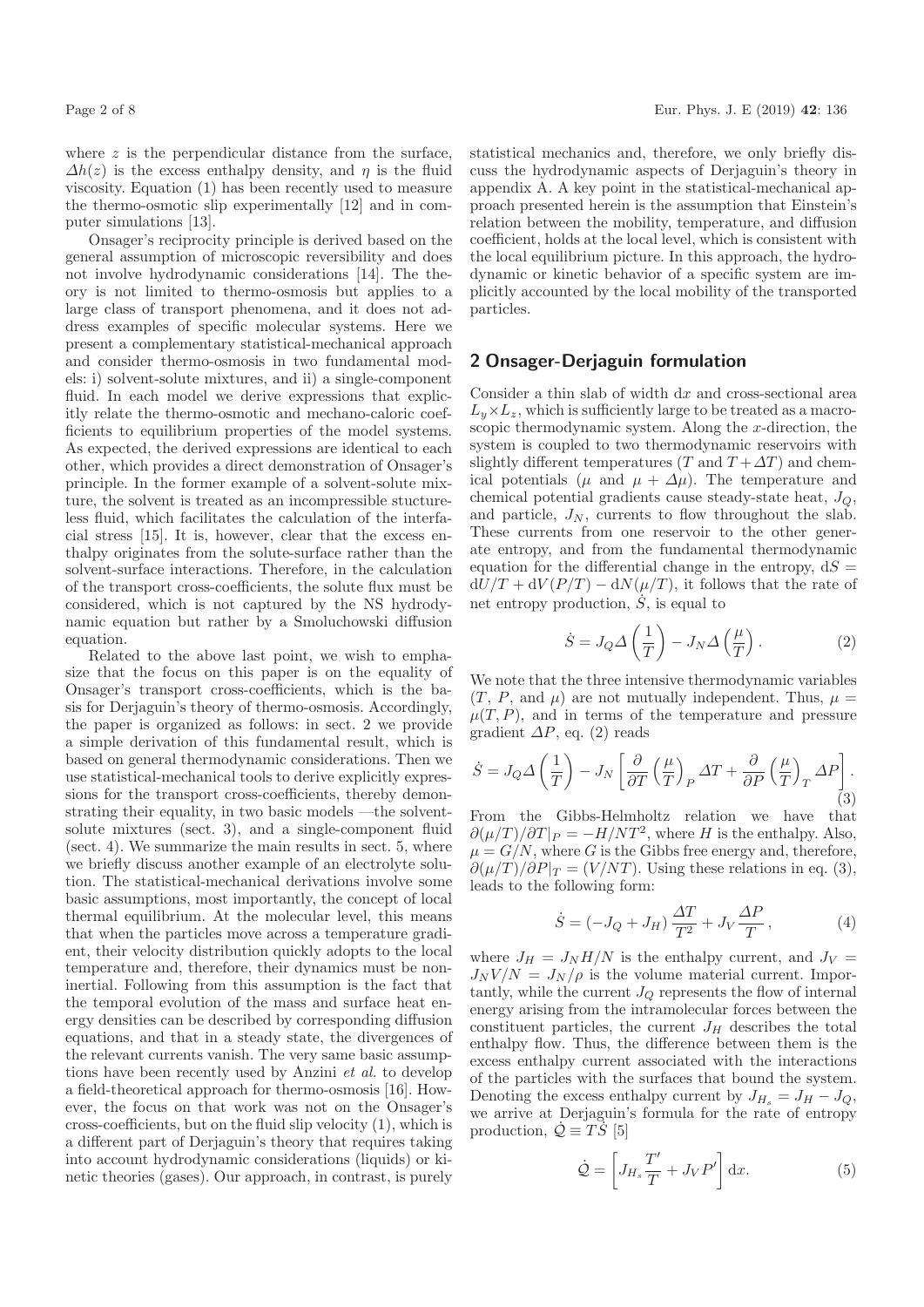Eur. Phys. J. E (2019) 42: 136 Page 3 of 8

For consistency with forthcoming calculations, let us assume that the particles interact only with the surfaces that bound the system in the z-direction, but not in the y-direction. Rather than dealing with extensive thermodynamic quantities, we can divide eq. (5) by  $VL_y = dx L_y^2 L_z$ and consider the entropy density (per unit volume) production, per unit length in the y-direction

$$
\frac{\dot{Q}}{\mathrm{d}x L_y^2 L_z} \equiv \dot{\mathcal{R}} = j_h \frac{T'}{T} + j_n P',\tag{6}
$$

where  $j_h$  and  $j_n$  denote, respectively, the excess enthalpy density and particle fluxes, per unit length.

The Onsager reciprocity relation can be now obtained following a simple route [17]. We write the phenomenological linear relation between the fluxes  $j_h$  and  $j_n$ , and the thermodynamic forces,  $T'/T$  and  $P'$ 

$$
\begin{bmatrix} j_h \\ j_n \end{bmatrix} = \begin{bmatrix} L_{hh} & L_{hn} \\ L_{nh} & L_{nn} \end{bmatrix} \begin{bmatrix} T' \\ T \\ P' \end{bmatrix} . \tag{7}
$$

Then, from eqs. (6) and (7) we conclude that

$$
L_{hn} = \frac{\partial j_h}{\partial P'} = \frac{\partial^2 \dot{\mathcal{R}}}{\partial P' \partial (T'/T)} = \frac{\partial j_n}{\partial (T'/T)} = L_{nh}, \qquad (8)
$$

which is the Onsager relation relevant to thermo-osmosis. Note that in the notation of fluxes per unit length, the cross-coefficient  $L_{hn} = L_{nh}$  have units of frequency (inverse time).

#### 3 Solvent-solute systems

Osmotic flows have been frequently studied within the context of liquids containing solute molecules, e.g., polymer suspensions or ionic solutions. In many theoretical studies the solvent is treated as an incompressible medium, while the solute is often assumed to be at low concentration and considered as a gas of particles interacting with the surface but not with each other. Much of this framework has been put forward by Anderson et al. in their 1982 paper on diffusophoresis of colloids in nonelectrolytes [18]. The largely accepted picture is that the solute interactions with the surface of the colloid lead to an osmotic pressure difference in the solvent due to the preferential (or dispreferential) adsorption of solute particles. Application of a temperature (or a chemical potential) gradient would then generate an asymmetric distribution of solute around the colloid and, thus, a pressure gradient which, in turn, drives a tangential flow of the solvent. Treating the solvent as an incompressible liquid with constant viscosity allows one to calculate the thermoosmotic force exerted on the surface via the NS equation (see below). In this picture, however, the solvent has no influence on the non-equilibrium thermodynamics of the system and, specifically, on the Onsager transport coefficients. These must be calculated from the fluxes of the

We consider a semi-infinite system which is bound at  $z = 0$  by a surface, with which the solute particles interact via a short-range interaction potential  $u(z)$ . We further assume that the concentration of solute particles, c, is low and, thus, ignore their interactions with each other. Denoting by  $c_0$  the bulk concentration at  $z \to \infty$ , the equilibrium concentration at constant temperature  $T_0$  is given by

$$
c(z) = c_0 e^{-u(z)/k_B T_0}, \t\t(9)
$$

where  $k_B$  is Boltzmann's constant. We now wish to calculate the mechano-caloric and thermo-osmotic Onsager coefficients, and demonstrate their equivalence. In the following derivations, we will use two commonly made approximations: The first one, which has also been used in Anderson's framework ref. [18], is that the Péclet number is small. This means that the term associated with the solvent velocity field relative to the solute particles can be ignored in the expression for the solute current. The second one is the local thermal equilibrium (LTE) approximation that underlies the classical thermodynamic approach to the problem. In this approximation, the concentration at  $(x, z)$  is given by eq. (9) with  $T = T(x)$ :  $c(x, z) = c_0(T(x)) \exp[-u(z)/k_B T(x)]$ . This local equilibrium distribution is not affected by the application of a pressure gradient that causes the particles to flow, but at a rate which is assumed to be sufficiently low such that they quickly adopt to the local temperature.

We begin with the calculation of the mechano-caloric coefficient by assuming constant temperature  $T(x)$  $T_0$  and a small uniform pressure gradient along the xdirection:  $P(x) = P_0 + P'x$ . The application of a small external pressure gradient,  $P(x) = P_0 + P'x$  generates a constant flux of solute particles which is equal to  $j_n =$  $-\mu_0 P' \hat{x}$ , where  $\mu_0$  is the mobility of the solute particles. The excess heat flow is associated with the interfacial interaction energy that the moving particles carry. Thus, the excess heat (enthalpy) density flux at distance z from the surface is then given by  $\mathbf{j}_h(z) = u(z)c(z)\mathbf{j}_n =$  $-u(z)c(z)\mu_0 P'x$ . The total heat flux per unit length is obtained by integration  $j_h = \int_0^\infty j_h(z) dz$ , and by comparison with eq.  $(7)$ , we conclude that

$$
L_{hn} = -\mu_0 c_0 \int_0^\infty u(z) e^{-u(z)/k_B T_0} dz.
$$
 (10)

The calculation of the thermo-osmotic coefficient  $L_{nh}$ is more complicated. It begins with the assumptions that the system is driven out of equilibrium by the application of a small temperature gradient,  $T(x) = T_0 + T'x$ , while the pressure is maintained uniform. The solute flux per unit volume is now given by

$$
\mathbf{j}_n = -\mu_0 \left\{ \mathbf{\nabla} \left[ k_B T(x) c(x, z) \right] + c(x, z) \mathbf{\nabla} u \right\},\qquad(11)
$$

where the first term takes into account the fact that the diffusion coefficient  $D(x) = \mu_0 k_B T(x)$  depends on the co-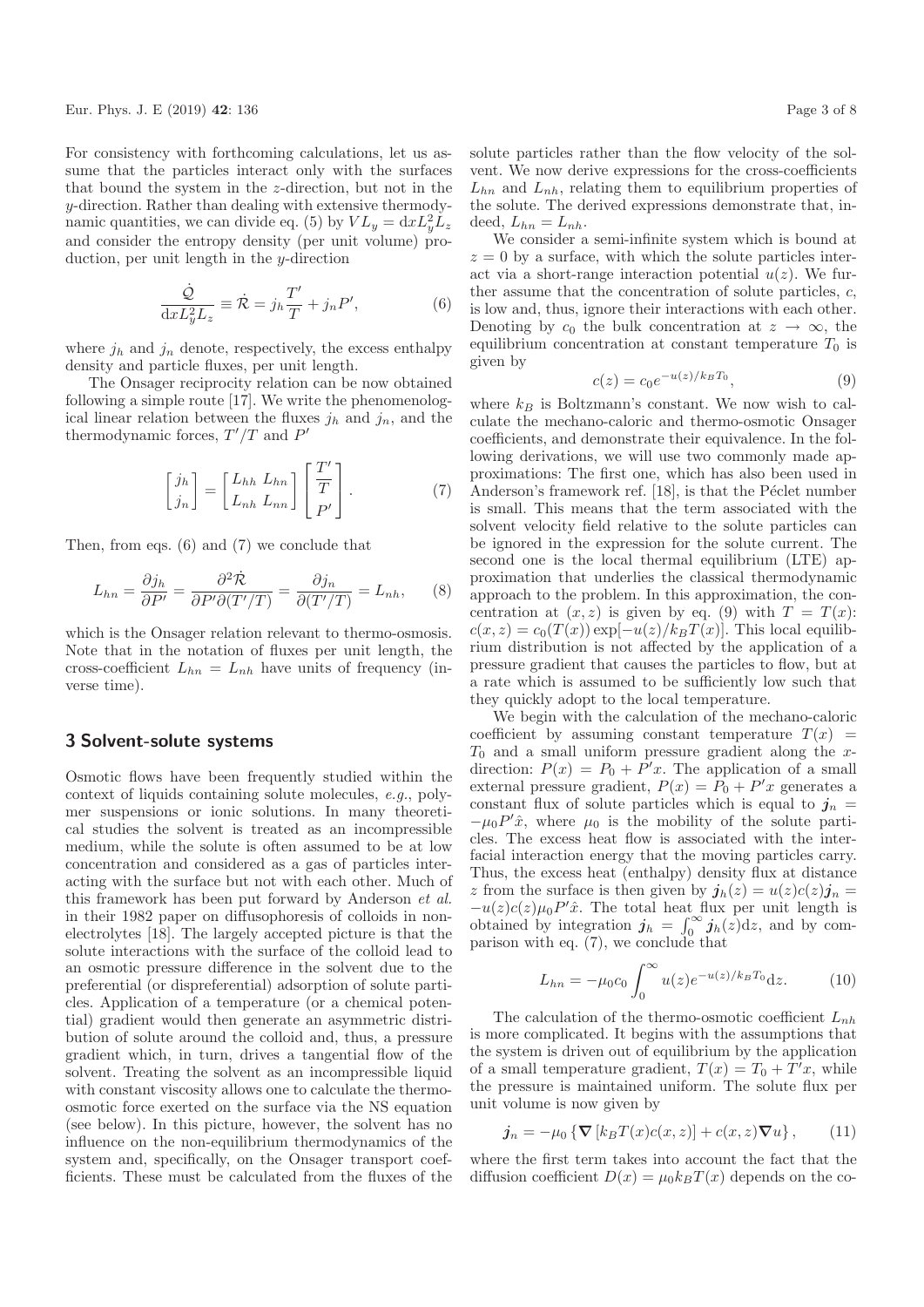ordinate x. The steady-state flux can be found by solving the equation

$$
\nabla \cdot \boldsymbol{j}_n = 0,\tag{12}
$$

subject to the boundary condition at  $z \rightarrow \infty$  that  $c(x)T(x) = c_0T_0$ . This condition expresses the fact that the bulk osmotic pressure of the solute, which is treated as an ideal gas of non-interacting particles, must be uniform [19,20]. Thus, far away from the surface,  $c(x, z \rightarrow z)$  $\infty$ ) =  $c_0 T_0/T(x)$  which, to linear order in T', can be also written as

$$
c(x, z \to \infty) \simeq c_0 \left[ 1 - \frac{T'x}{T_0} \right]. \tag{13}
$$

The non-uniform bulk concentration is a manifestation of the Soret effect (see extensive review in [21]). Typically, the dominant contribution to this effect arises from the inter-molecular forces. These generate effective mechanical thermophoretic forces on the molecules that distort their distribution either in the direction or opposite to the temperature gradient. In this section we consider an ideal gas of solute particles and, therefore, the only contribution to the Soret effect is the, so called, ideal gas term arising from the random thermal collisions whose strength grows with the local temperature (see discussion in [19, 20]). This is the reason for the absence of a thermophoretic force term in eq. (11).

Obviously, in the absence of a temperature gradient  $(T(x) = T_0)$  the solution of eq. (12) is the equilibrium distribution (9). Under the influence of a small temperature gradient, the solution assumes the form:  $c(x, z) =$  $c_0e^{-u(z)/k_BT_0}+c_1(x,z)$ , where the perturbation,  $c_1$ , is, to leading order, linear in the temperature gradient:  $c_1 \sim T'$ . Substituting this form of the solution in the steady-state eq.  $(12)$  and keeping only linear terms in  $T'$ , leads to the following equation for  $c_1(x, z)$ :

$$
k_B T_0 \nabla^2 c_1 + \frac{\partial c_1}{\partial z} u'(z) + c_1 u''(z) =
$$
  

$$
-k_B T' x c_0 \left[ -\frac{u''(z)}{k_B T_0} + \left( \frac{u'(z)}{k_B T_0} \right)^2 \right] e^{-u(z)/k_B T_0}.
$$
 (14)

Attempting a solution of the form

$$
c_1 = c_0 (T'x/T_0) f(z) e^{-u(x)/k_B T_0}
$$

in (14), yields the following equation for the unknown function  $f(z)$ :

$$
f'' - f'\frac{u'}{k_B T_0} = \frac{u''}{k_B T_0} - \left(\frac{u'}{k_B T_0}\right)^2.
$$
 (15)

The solution of this equation is  $f = u/k_BT_0+A$ , and from the boundary condition (13) we find that  $A = -1$ , such that (to linear order in  $T'$ )

$$
c \simeq c_0 \left[ 1 - \frac{T'x}{T_0} \left( 1 - \frac{u(z)}{k_B T_0} \right) \right] e^{-u(z)/k_B T_0}.
$$
 (16)

Substituting this expression for the solute concentration in  $(11)$  yields the solute flux. We find that the zcomponent is quadratically small in the temperature gradient:  $\mathbf{j}_n \cdot \hat{z} \sim (T')^2$ . For the x component, we have

$$
j_n(z) = -\left(\frac{T'}{T_0}\right) \mu_0 c_0 u(z) e^{-u(z)/k_B T_0} \hat{x} + \mathcal{O}\left[\left(T'\right)^2\right].
$$
 (17)

The total solute flux (per unit length) is obtained by integration,  $j_n = \int_0^\infty j_n(z) dz$ , and by comparing with eq. (7), we arrive at

$$
L_{nh} = -\mu_0 c_0 \int_0^\infty u(z) e^{-u(z)/k_B T_0} dz, \tag{18}
$$

which is equal to  $L_{hn}$  in eq. (10).

#### 4 One-component simple fluids

The identical expressions (10) and (18), derived in the previous section for the transport cross-coefficients, vanish when the concentration of solute  $c_0 = 0$ . This, however, does not mean that thermo-osmosis does not exist in pure liquids. We recall that within the model considered above, the solvent was treated as a structureless medium in which the solute particles are suspended. There is no wonder, therefore, that the limit  $c_0 \rightarrow 0$  yields no thermo-osmotic effect. In order to study thermo-osmosis in a pure fluid we must take its molecular structure into account, as done in the following section.

Let us consider a setup similar to the one in sect. 3, namely a semi-infinite system with a surface at  $z = 0$ , but this time containing a simple fluid consisting of a single type of spherical particle. As in the previous section, we denote the (short-range) interaction between the particles and the surface by  $u(z)$ . Let us denote the bulk density of the particles (at  $z \to \infty$ ) by  $\rho_0$ , and in what follows we will neglect the thermal expansivity of the fluid, i.e., assume that  $\rho_0$  is independent of T within the relevant temperature range. The latter assumption is an approximation which is essential for allowing a simple derivation of analytical expressions for the Onsager cross-coefficients. At a given thermodynamic state  $(T(x)$  and  $P(x)$ , within a thin slab), the excess surface enthalpy is the change in the system energy arising from the presence of the surface. This includes two contributions: i) direct interactions between the particles and the surface which are represented by the potential energy  $u(z)$ , and ii) the change in the particleparticle interaction energy resulting from the variations in the local density of the fluid that are due to the particlessurface interactions. The latter contribution must be calculated in a statistical manner, i.e. by averaging over all the particles configurations with the Boltzmann statistical weights of the isobaric-isothermal ensemble. Taken together, the "effective" surface energy per particle can be represented by a potential of mean force (PMF),  $\phi(z)$ , which is related to the local density by

$$
\rho(z) = \rho_0 e^{-\phi(z)/k_B T(x)}.\tag{19}
$$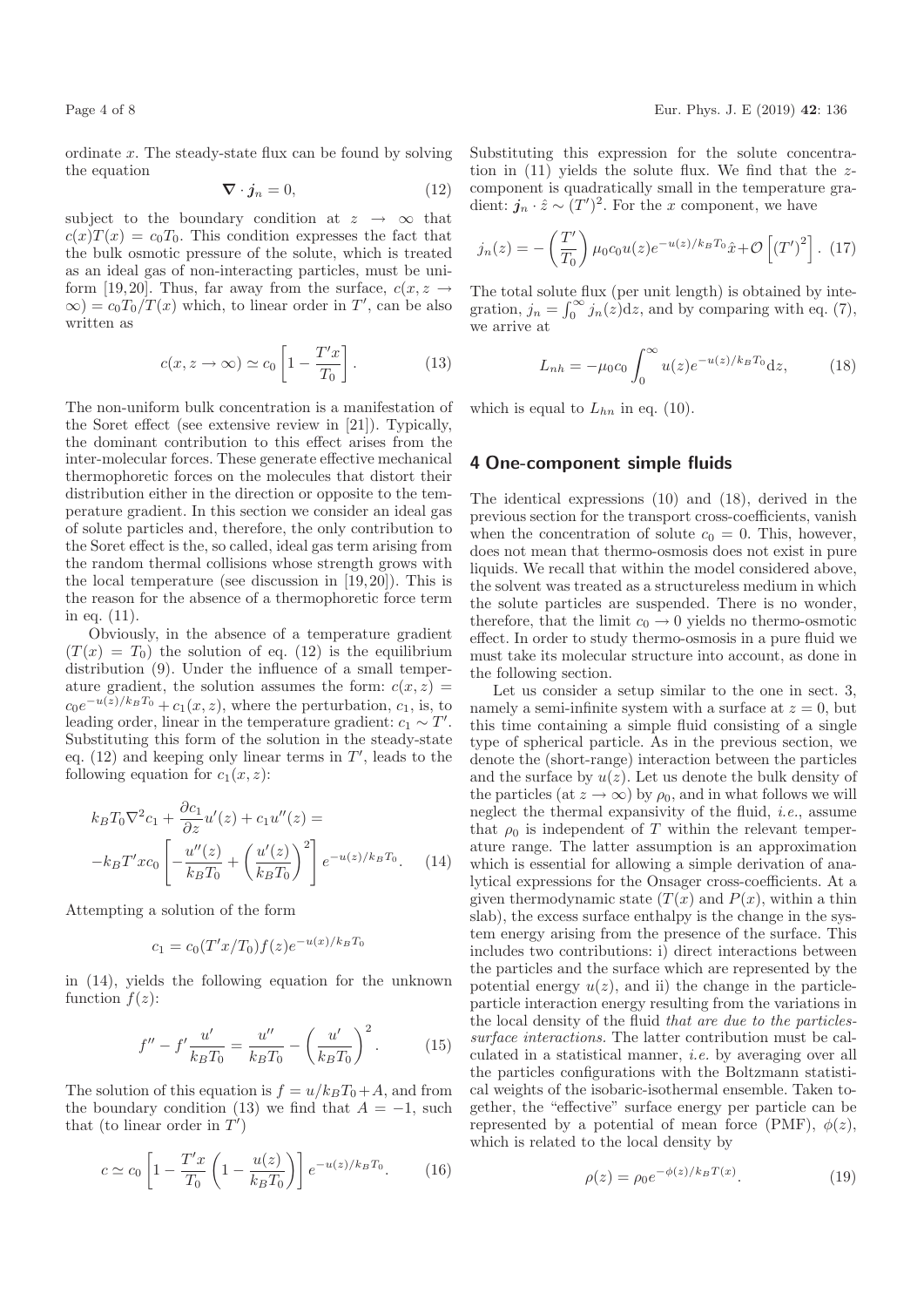The last equation (19) invokes the LTE approximation (see discussion in sect. 3).

A subtle, yet important, point to mention is that in principle the PMF depends on the local density and temperature, but the approximation that the fluid has no thermal expansion implies a temperature-independent PMF. This can be understood from the following argument: The lack of thermal expansivity means that the density of the bulk fluid is insensitive to the temperature. This is an ideal situation in which a small change in the temperature causes changes in the intramolecular interactions energy and entropy that exactly cancel each other. The fact that the fluid has no thermal expansivity does not mean that the density is uniform throughout the entire system (as, otherwise, there will be no thermo-osmotic effect). Variations in the local density are encountered at the interfacial layer as a result of surface interactions (direct and indirect) that are fully accounted for by eq. (19) that defines the PMF. This form represents a mechanical balance between the average mechanical forces experienced by particles within a thin layer of width dz  $(z < z' < z + dz)$  and the thermal forces associated with the mixing entropy of the non-uniform distribution in the layer. In the absence of thermal expansivity, no other thermal effects need to be considered, which means that  $\phi(z)$  (just like  $\rho_0$ ), has no temperature dependence.

With the above considerations in mind, we now wish to calculate the thermo-osmotic and the mechano-caloric Onsager coefficients, and demonstrate their equivalence. The former is calculated by assuming that the temperature along the x-direction (parallel to surface) is given by  $T(x) = T_0 + T'x$ , and that the pressure is uniform. Similarly to the case studied in sect. 3, the particle flux in the  $z$  directon vanishes to linear order in  $T'$ . The particle flux per unit volume in the  $x$ -direction is given by  $j_n \cdot \hat{x} = -D(x, z)\partial \rho(x, z)/\partial x$ , where  $D(x, z)$  is a coordinate-dependent Fickian diffusion coefficient. The zdependence of D arises from the influence of the surface on the (collective) diffusive dynamics of the particles. The x-dependence, on the other hand, arises from the temperature gradient and, therefore, is unimportant if one wishes to calculate the flux  $j_n$  to linear order in T'. We thus arrive at the following result:

$$
\begin{split} \dot{\mathbf{j}}_{n}(z) &= -\hat{x}D(z)\frac{\partial[\rho_{0}e^{-\phi(z)/k_{B}T(x)}]}{\partial x} \\ &= -\hat{x}\left(\frac{T'}{T_{0}}\right)\rho_{0}D(z)\frac{\phi(z)}{k_{B}T_{0}}e^{-\phi(z)/k_{B}T_{0}} + \mathcal{O}\left[\left(T'\right)^{2}\right]. \end{split} \tag{20}
$$

The total particle flux (per unit length in the y-direction) is obtained by integration:  $j_n = \int_0^\infty j_n(z) dz$ , and by comparison with eq. (7), we conclude that

$$
L_{nh} = -\int_0^\infty \rho_0 D(z) \frac{\phi(z)}{k_B T_0} e^{-\phi(z)/k_B T_0} dz.
$$
 (21)

Before proceeding to the calculation of the mechanocaloric coefficient,  $L_{hn}$ , it is important to dwell shortly on the difference between the Fickian diffusion coefficient,  $D(z)$ , appearing in the previous paragraph and the diffusion coefficient,  $D_0$ , which is related to the solute mobility in sect. 3 via Einstein's relation:  $D_0 = \mu_0 k_B T_0$ . The latter is a single-particle quantity since each solute particle is treated (in sect. 3) as an independent Brownian particle. Single-particle diffusion, however, is not the same as Fickian (collective, or chemical) diffusion, which is the process relevant to the problem discussed in this section. In singlecomponent fluids the motion of the particles is strongly correlated and, clearly, the particles interact with each other via short-range molecular forces. The confusion between single-particle and Fickian collective diffusion arises because both processes are represented by the same diffusion equation. The former describes the random thermal motion arising from the collisions of a colloidal particle with the molecules of an embedding fluid medium. The later, on the other hand, describes the response of a fluid medium to density inhomogeneities. Of course, in the absence of an external potential, the fluid would relax to uniform distribution, but this occurs via random collisions of the fluid particles with each other.

Furthermore, the application of a linear potential (constant force,  $F$ ) in the fluid results in an exponential Boltzmann equilibrium distribution if the system is closed. If, one the other hand, the fluid is found in an open system, the force will cause it to flow with a velocity field which is linear in the force:

$$
v(z) = \mu(z)F.
$$
 (22)

The coefficient of proportionality in this linear velocityforce relationship (22),  $\mu(z)$ , is called Fickian mobility. As  $\mu_{\gamma}$  is proportional to the velocity field arising from the application of a constant force like a uniform pressure gradient, it essentially characterizes the hydrodynamic response of the system. In the simplest example of a Newtonian Newtonian incompressible fluid with no-slip boundary conditions,  $\mu(z)$  has the form of a laminar Poiseuille flow. However, eq.  $(22)$  is not limited to this example only, but is a far more general relation that can be assumed whenever the driving force  $F$  is sufficiently weak (linear response). It is, therefore, also relevant to other boundary conditions (e.g., slip) and, furthermore, not even limited to the NS continuum description but can be used in molecular models. These models are essential for understanding osmosis in systems where the range of the interaction interfacial regime is of order of several molecular layer [13, 22]. Molecular simulations take into account the variations in the fluid viscosity at the interfacial layer, which are typically ignored when solving the NS equation.

The key point to note now is the fact that  $\mu(z)$  is related to the Fickian diffusion coefficient,  $D(z)$ , via the Nernst-Einstein equation

$$
D(z) = \mu(z)k_B T_0. \tag{23}
$$

The fact that this relationship takes a similar form to the Einstein relation for single-particle diffusion is not surprising. It follows from the fact that the governing diffusion equations in both cases have the same form (see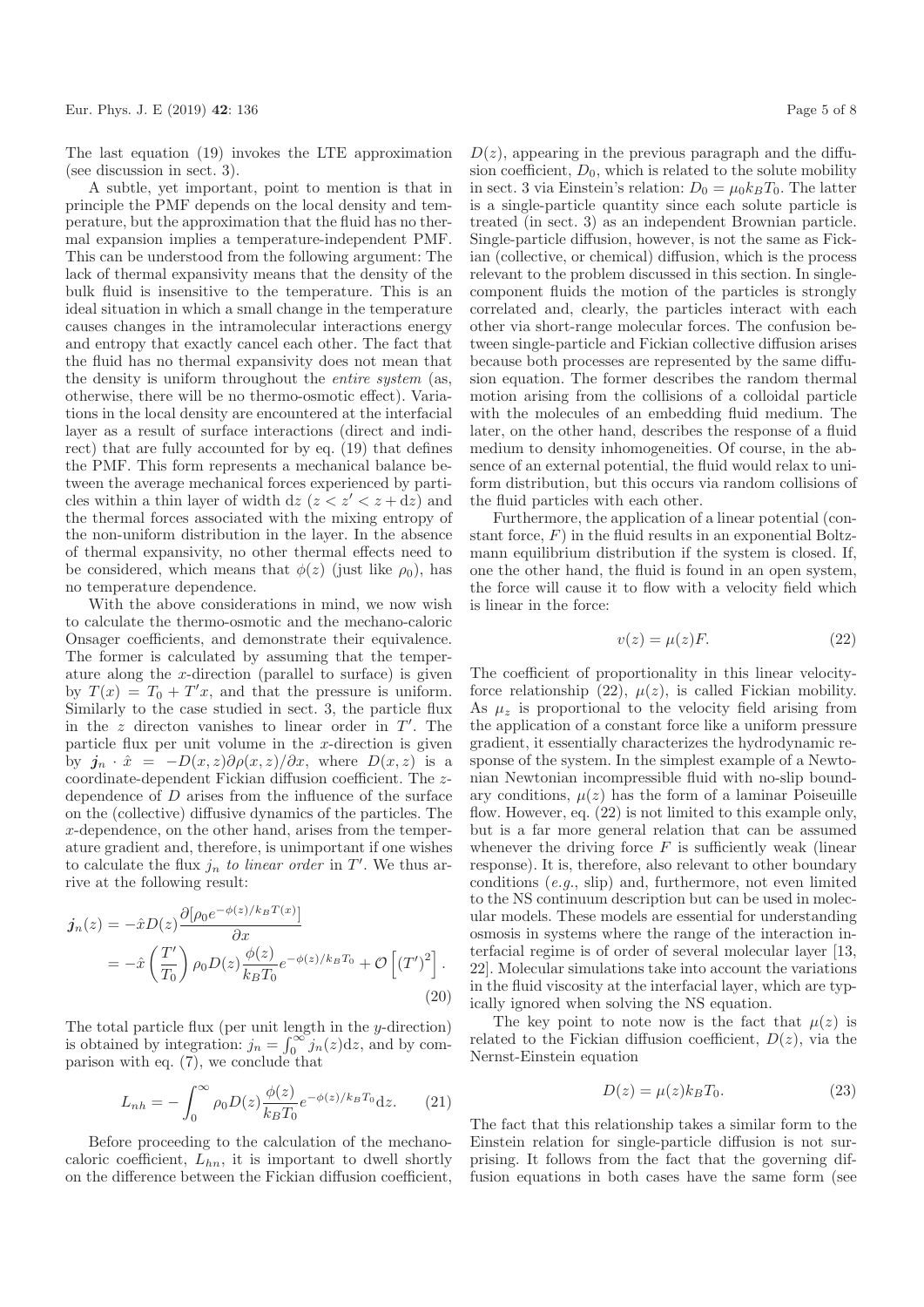discussion and derivation in ref. [23], sect. 11.3). Equation (23) allows us to continue with the calculation of the mechano-caloric coefficient in a fashion similar to the derivation of its counterpart in the solvent-solute case, eq. (10). Thus, we consider a system with constant temperature  $T(x) = T_0$  and a small uniform pressure gradient along the x-direction:  $P(x) = P_0 + P'x$ . The fluid density,  $\rho(z)$ , is given by eq. (19). The pressure gradient causes a steady-state flow of the fluid, with a local (z-dependent) flux given by  $\mathbf{j}_n(z) = -\mu(z)P'\hat{x}$ . The excess heat flow is associated with the interfacial free energy that the moving particles carry which, by definition, is characterized by the PMF,  $\phi(z)$ . Thus, the excess heat (enthalpy) density flux is  $\mathbf{j}_h(z) = -\mu(z)\rho(z)\phi(z)P'x$ , and by using the Nernst-Einstein relation this result can be also written as

$$
\dot{\mathbf{j}}_h(z) = -\hat{x}P'\rho_0 D(z)\frac{\phi(z)}{k_B T_0} e^{-\phi(z)/k_B T_0}.\tag{24}
$$

The heat density flux per unit length in the  $y$ -direction is  $j_h = \int_0^\infty j_h(z) dz$ , and from eq. (7) we find that

$$
L_{hn} = -\int_0^\infty \rho_0 D(z) \frac{\phi(z)}{k_B T_0} e^{-\phi(z)/k_B T_0} dz, \qquad (25)
$$

which is identical to  $L_{nh}$  in eq. (21).

#### 5 Discussion and conclusions

Deriaguin theory of thermo-osmosis (material flow resulting from a temperature gradient) is based on Onsager's reciprocity principle relating thermo-osmotic flows to the mechano-caloric effect (heat flux due to a pressure gradient). It is formulated in macroscopic non-equilibrium thermodynamics terms, but its interpretation at the molecular level in not entirely clear. Here, we took such an approach and used statistical-mechanical tools to directly verify the equivalence between the thermo-osmotic and mechano-caloric transport coefficients. We considered two very distinct models: i) an incopressible (structerless) solvent containing non-interacting solute particles, and ii) a single-component fluid without thermal expansivity. While the calculation of the thermo-osmotic coefficient,  $L_{nh}$ , was somewhat complicated, the derivation of the mechano-caloric coefficient,  $L_{hn}$ , was simple and straightforward. In both cases, it followed the same simple logic recognizing that the excess interfacial heat transport is nothing but the product of the volume material flux arising from the application of a pressure gradient force and the surface interaction free energy of the moving particles. The latter can be associated with the potential of mean force of the surface, which is directly related to the equilibrium distribution of the solute (case model i) and the fluid particles (case model ii). The only difference between expressions (10) and (25) for the cross-coefficients in both cases, is the particle mobility relevant to the situation. In the solvent-solute model, we assumed a constant single-particle mobility,  $\mu_0$ , since each solute particle was treated as an independent Brownian particle. We could, in fact, correct this result to account for the particle's hydrophobic interactions with the surface, by using Brenner's theory [24]. In contrast, the mobility in the single-component fluid model, is dominated by the particle-particle interactions and, thus, one has to consider the collective Fickian mobility  $\mu(z) = D(z)/k_BT_0$  that, in principle, depends on the fluid density. Thus, the major difficulty in evaluating the transport cross-coefficients in simple fluids is to determine the mobility as a function of the distance from the surface. Derjaguin circumvented this problem by considering the hydrodynamic flow profile rather than the local mobility, but this continuum picture is relevant only when the range of the surface potential energy is much larger than several molecular layers.

We conclude by considering yet another classical example, which is a 1:1 electrolyte such as sodium chloride interacting with a uniformly charged surface. This problem resembles the solvent-solute model discussed in the this paper, with two important differences: First, in the electrolyte problem we have two types of particles (cations and anions) suspended in the solvent (water), rather than one. Second, the ions have Coulomb interactions not only with the charged surface but also with each other. The equilibrium distribution of the ions can be found from the solution of the Poisson-Boltzmann equation. In the Debye-Hückel approximation, the electrostatic potential is exponentially screened by the ions in the diffusive electric double layer [25]

$$
\psi(z) = \psi_s e^{-z/\lambda_D},\tag{26}
$$

where  $\psi_s$  is the surface potential, and

$$
\lambda_D = \sqrt{\frac{\epsilon k_B T}{2c_0 e^2}}\tag{27}
$$

is the Debye screening length, where  $\epsilon$  is the water permitivity ( $\epsilon \simeq 78\epsilon_0$ ), and e is the electron charge. The anions and cations distributions,  $c_-\$  and  $c_+$  respectively, are related to  $\psi(z)$  via relations similar to eq. (9):

$$
c_{\mp}(z) = c_0 e^{\pm e\psi(z)/k_B T}.
$$
 (28)

The excess electrostatic free energy density is given by

$$
f_{\rm el}(z) = \frac{\epsilon}{2} \left(\frac{\mathrm{d}\psi}{\mathrm{d}z}\right)^2 + k_B T \sum_{i=\pm} \left[c_i \ln\left(\frac{c_i}{c_0}\right) - c_i + c_0\right]
$$

$$
= \frac{\epsilon \psi_s^2 e^{-2z/\lambda_D}}{\lambda_D^2} = 2c_0 \frac{(e\psi_s)^2}{k_B T} e^{-2z/\lambda_D}.
$$
 (29)

In the Debye-Hückel limit  $(e\psi_s \ll k_BT)$ , this electrostatic free energy density can be equally divided between the anions and cations. To leading order, we can assume that their densities in the boundary layer are nearly identical and, thus, the relevant mobility for the transportation of  $f_{el}$  under the action of a constant pressure gradient is  $(\mu_- + \mu_+)/2$ . The mechano-caloric coefficient is thus given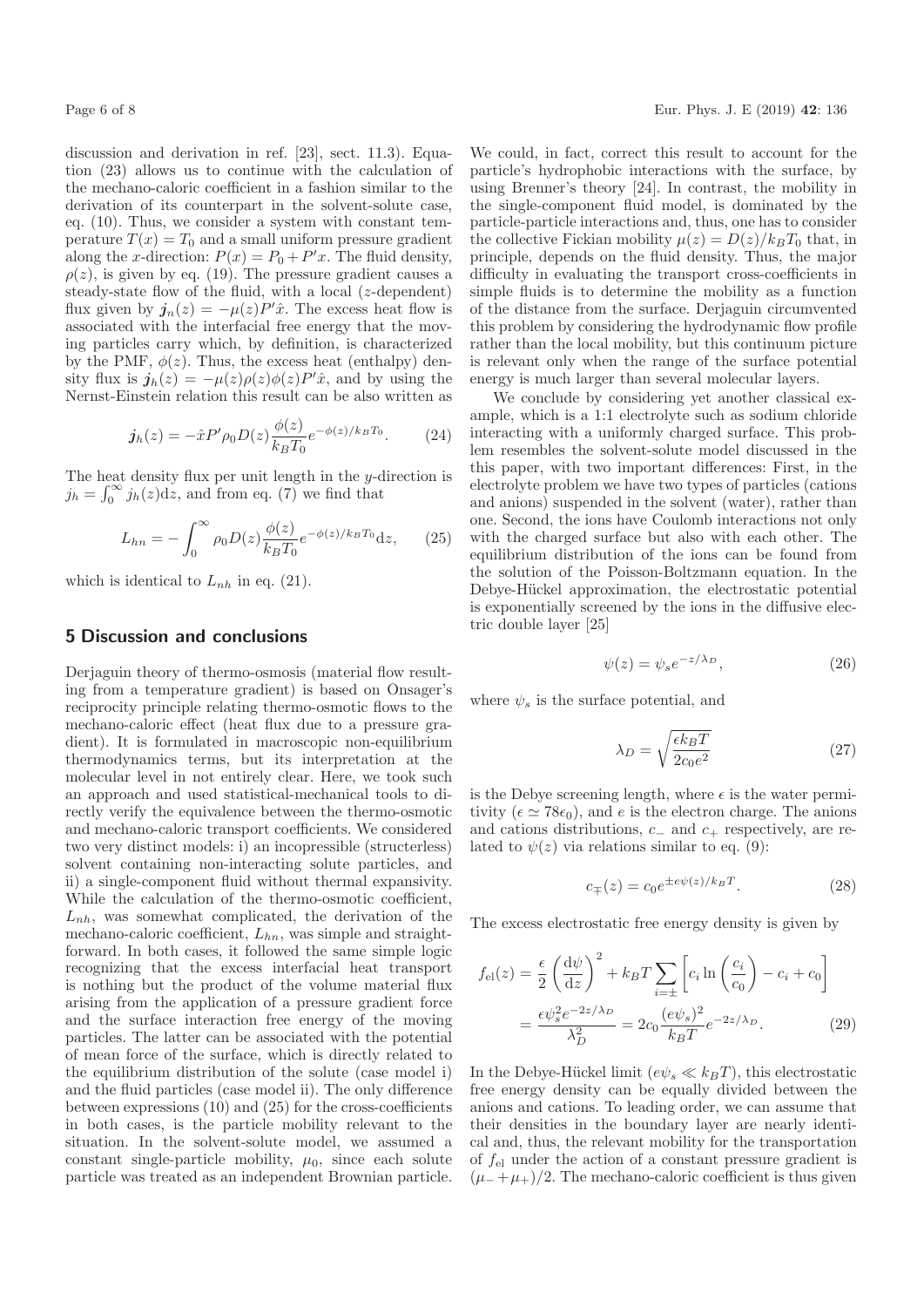by

$$
L_{hn} = \frac{\mu_{-} + \mu_{+}}{2} \int_{0}^{\infty} f(z) dz
$$
  
= 
$$
\frac{\mu_{-} + \mu_{+}}{2} c_{0} \lambda_{D} \frac{(e\psi_{s})^{2}}{k_{B}T}.
$$
 (30)

Notice the unusual dependence on the bulk concentration  $L_{hn} \sim c_0 \lambda_D \sim c_0^{1/2}$ , which is an manifestation of the collective nature of the screening effect. This is a major difference from the example of non-interacting solute particles discussed in sect. 3, which also complicates the calculation of the thermo-osmotic coefficient  $L_{nb}$ . Further complications in the analysis of the thermo-osmotic effect in electrolytes arise from the temperature-dependence of the permitivity of the water [19, 26].

I thank Daan Frenkel for numerous insightful discussions on the topic and for comments on the manuscript. This work was supported by the Israel Science Foundation (ISF) through Grant No. 991/17.

#### Author contribution statement

OF conducted the research and wrote the manuscript.

Publisher's Note The EPJ Publishers remain neutral with regard to jurisdictional claims in published maps and institutional affiliations.

#### Appendix A. Hydrodynamic considerations

In sect. 3 we considered the model of an incompressible liquid containing a small concentration of solute molecules. We derived identical expressions (10) and (18) for the cross-coefficients, relating them to equilibrium properties of the solute. The only quantity in these expressions that depends on properties of the solvent is the mobility of the solute-particles which, presumably, also depends on the viscosity,  $\eta$ , of the embedding medium. As already discussed above, Onsager reciprocity establishes a relationship between the mechano-caloric and thermo-osmotic flows, but it does not provide sufficient information from which the thermo-osmotic force on the surface and the slip-velocity can be derived. In order to calculate the latter, one must consider the solvent flow, which is done by invoking the NS equation for the flow of an incompressible fluid with constant viscosity  $\eta$ :

$$
\eta \nabla^2 \mathbf{v} = \nabla \Pi(x, z) - \mathbf{f}_{\text{body}},\tag{A.1}
$$

where  $v$  is the solvent velocity,  $f_{\text{body}}$  is the body force exerted on a volume element by the solute-surface interactions, and  $\Pi$  is the fluid hydrodynamic pressure, which is not identical to the solute osmotic pressure that enters into the above calculation of Onsager cross-coefficients.

For the completeness of the discussion, we will calculate the slip velocity here by following the hydrodynamic calculation of Anderson [18] for the diffuso-osmotic slip. The basic assumption is that, within the boundary layer, the normal velocity,  $v_z$ , is negligible. Therefore, for the z component the NS equation reads

$$
\frac{\partial \Pi}{\partial z} = f_{\text{body}}^z = -c(x, z)u'(z)
$$

$$
= -u'(z)c_0 \left[ 1 - \frac{T'x}{T_0} \left( 1 - \frac{u(z)}{k_B T_0} \right) \right] e^{-u(z)/k_B T_0},
$$
(A.2)

where eq. (16) for the solute concentration has been used in the last equality of eq. (A.2). This non-linear equation has no simple analytic solution, except in the limit of a weak interaction potential  $u(z)/k_BT_0 \ll 1$ , in which case the equation simplifies to  $\partial_z \Pi = k_B T_0 C_0 (1 T'x/T_0)\partial_z[\exp(-u/k_BT_0)]$  and, thus,

$$
\Pi(x,z) = k_B T_0 c_0 \left[ 1 - \frac{T'x}{T_0} \right] e^{-u(z)/k_B T_0} + \Pi_0(x). \tag{A.3}
$$

From this result, we identify  $\Pi_0(x)$  as the difference between the hydrodynamic and osmotic pressures. This component can be found by invoking the requirement that the bulk hydrodynamic pressure away from the surface becomes uniform. Thus,  $\Pi_0(x) = -k_B T_0 c_0 (1 - T' x / T_0) + \Pi_0$ , and the hydrodynamic pressure is given by

$$
\Pi(x,z) = k_B T_0 c_0 \left( 1 - \frac{T'x}{T_0} \right) \left[ e^{-u(z)/k_B T_0} - 1 \right] + \Pi_0,
$$
\n(A.4)

where  $\Pi_0$  is an unimportant constant.

In order to find the interfacial shear stress, we return to the NS equation for the  $x$  component. Here, we assume that  $v_x$  varies much more rapidly along the normal z-direction than parallel to the surface in the x-direction. Thus,  $\nabla^2 v_x \simeq \partial^2 v_x / \partial z^2$ , and considering that  $f_{\text{body}}^x = 0$ (since the surface forces on the solute particles are in the z-direction), the NS equation for  $v_x$  (A.1) reads

$$
\eta \frac{\partial^2 v_x}{\partial z^2} = \frac{\partial \Pi}{\partial x} = -k_B T' c_0 \left( e^{-u(z)/k_B T_0} - 1 \right). \quad (A.5)
$$

The shear stress,  $\sigma_{xy}$ , is then found by integrating eq.  $(A.5)$  with respect to z

$$
\sigma_{xz}(z) = \eta \frac{\partial v_x}{\partial z} = k_B T' c_0 \int_z^{\infty} \left( e^{-u(z')/k_B T_0} - 1 \right) dz',
$$
\n(A.6)

where the integration constant was determined such that  $\sigma_{xz}(z \to \infty) = 0$ . The thermo-osmotic force per unit surface area,  $\sigma_{t-o}$ , is nothing but the shear stress evaluated at  $z=0$ :

$$
\sigma_{t-\text{o}} = k_B T' c_0 \int_0^\infty \left( e^{-u(z)/k_B T_0} - 1 \right) dz. \tag{A.7}
$$

Remarkably, it is expressed as a function of only equilibrium properties of the solute, and has no dependence on